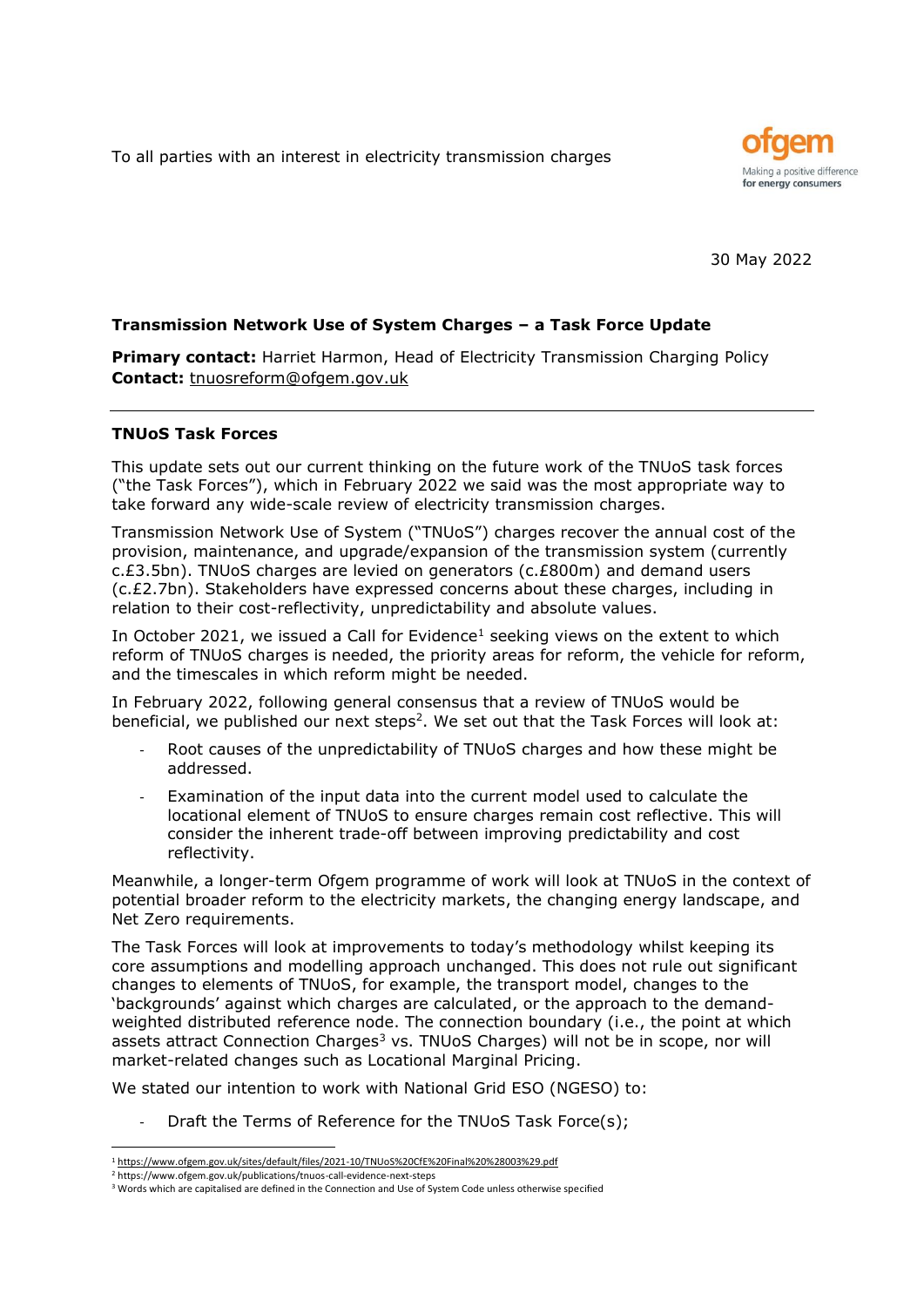- Give consideration to the ongoing engagement with industry during the Task Force process;
- Ensure that the cross-cutting issues of the broader trade-offs between planning, markets and charging are captured and that there are no 'gaps' between the work of the Task Force(s) and that of any longer-term programme of work; and
- Issue further communication over the coming weeks.

This letter sets out the work that has progressed since our February 2022 publication and includes our latest thinking on the Task Forces, engagement planning, and deliverables. As ever, we welcome feedback and will factor it into our thinking prior to formally launching the Task Forces. Any such feedback should be sent to our dedicated mailbox - [tnuosreform@ofgem.gov.uk](mailto:tnuosreform@ofgem.gov.uk) by 5pm on 8 June 2022.

# **Scope of Task Forces**

Our decision to progress this work through a Task Force reflects our desire to provide a flexible and constructive vehicle for industry, and for us, to consider the issues raised by stakeholders in respect of TNUoS Charges.

Whilst flexibility is at the heart of this work, we think it is appropriate to share our current thinking about what would or would not be in scope, building on the update we provided in February 2022.

# **Areas out of scope**

To avoid duplication between the Task Forces and the longer-term Ofgem programme as well as keeping the scope of the Task Force manageable, we believe the following should not be considered.

| <b>Item out of scope</b>                                                                                                                                   | <b>Why</b>                                                                                                                                                                                                                                                                                                                                                                                                                     |
|------------------------------------------------------------------------------------------------------------------------------------------------------------|--------------------------------------------------------------------------------------------------------------------------------------------------------------------------------------------------------------------------------------------------------------------------------------------------------------------------------------------------------------------------------------------------------------------------------|
| Moving away from load flow-based<br>modelling                                                                                                              | We consider that it is appropriate to retain the DC<br>Load Flow approach to the calculation of TNUoS<br>charges in the near term. Moving away from this<br>fundamental premise of TNUoS charges would<br>likely interact significantly with the work on<br>longer-term arrangements for the electricity<br>system, which is in its early stages. The Task<br>Forces are aimed at delivering improvements in<br>the near term. |
| Longer term work on the purpose and<br>structure of TNUoS, including trade-off<br>between market signals, network<br>planning and network charging signals | The longer-term question of how TNUoS functions<br>in a less centralised, more flexible energy system<br>to support the UK's Net Zero commitments will be<br>looked at in a separate programme of work.<br>There are interactions with wider market reform<br>which are likely to take longer. The Task Forces<br>are aimed at delivering short term improvements.                                                             |
| Depth of connection charges (i.e.,<br>whether assets are 'Local' or 'Connection'<br>or form part of the MITS)                                              | Connection charges are levied entirely distinctly<br>from TNUoS charges. We do not consider that it<br>would be appropriate to make these Task Forces<br>so broad in scope as to include Connection<br>Charges given the fundamental differences                                                                                                                                                                               |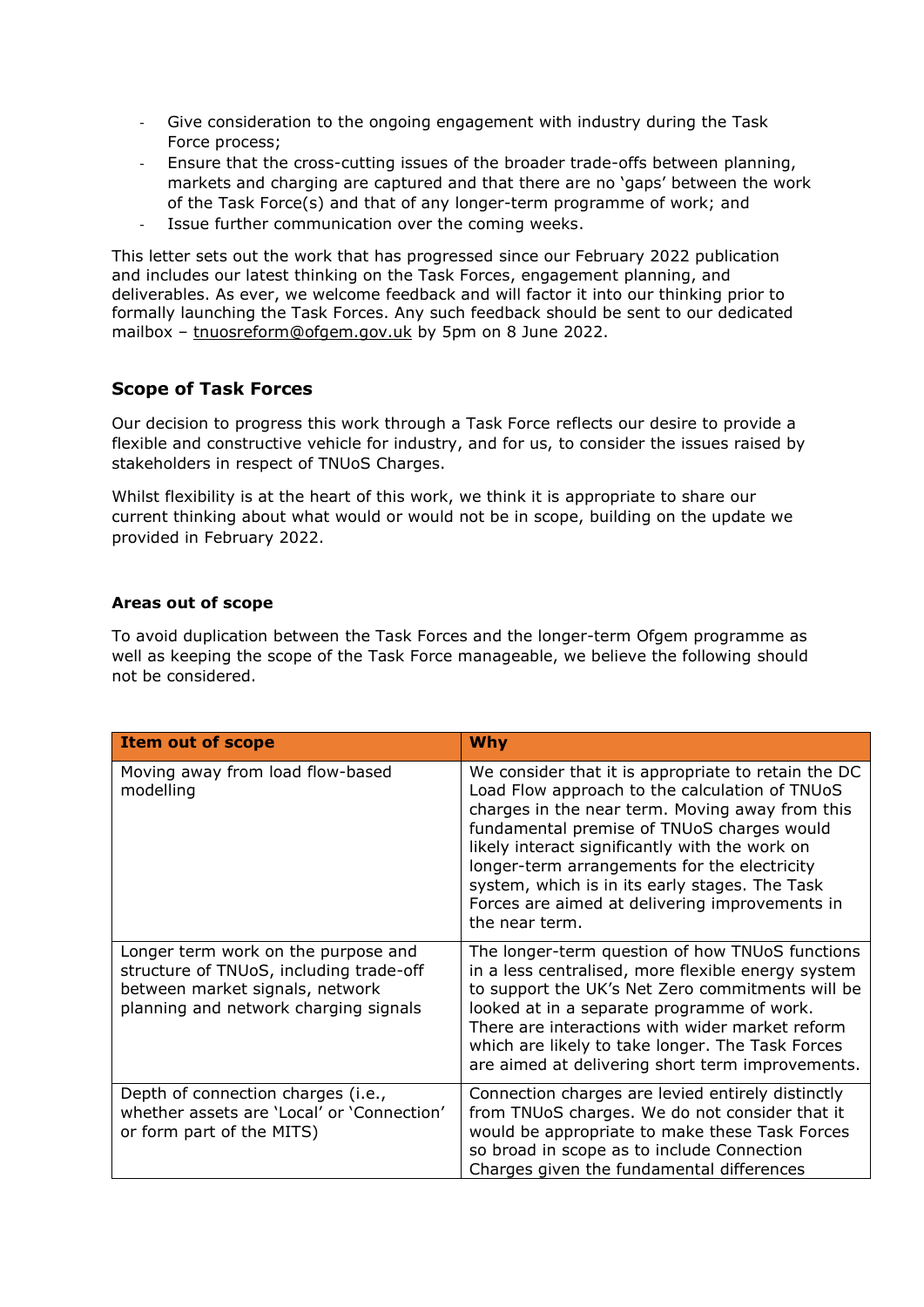|                                                                             | between them, and the likely longer timescales<br>for reform that doing so would create.<br>Stakeholders have not expressed the same<br>degree of concern with the connection charging<br>regime as they have with TNUoS, and we do not<br>consider it therefore to be a key priority at<br>present.                                                                                                                                                                                                                                                                                                                                                                                                                                                                                                                                               |
|-----------------------------------------------------------------------------|----------------------------------------------------------------------------------------------------------------------------------------------------------------------------------------------------------------------------------------------------------------------------------------------------------------------------------------------------------------------------------------------------------------------------------------------------------------------------------------------------------------------------------------------------------------------------------------------------------------------------------------------------------------------------------------------------------------------------------------------------------------------------------------------------------------------------------------------------|
| The methods by which NGESO forecasts<br>inputs to the charging methodology. | We do not believe the Task Forces are the right<br>place to undertake a detailed review of how<br>NGESO forecasts certain input data. We consider<br>that the input data itself should be subject to<br>review, but that detailed discussions of how such<br>data is derived is unlikely to be a productive use<br>of the Task Forces' time. The underlying<br>forecasting capability is under regular review by<br>NGESO teams. For example, the move to<br>probabilistic methods <sup>4</sup> in 2019.                                                                                                                                                                                                                                                                                                                                           |
| Changes to how non-locational TNUoS<br>charges are recovered                | TNUoS is split into locational and residual<br>elements. The Taskforce is tasked with reviewing<br>the locational elements whilst the Targeted<br>Charging Review (TCR) significant code review<br>(and subsequent code modifications) has recently<br>updated the residual elements of the<br>methodology. We recognise the clear interactions<br>between these two aspects of TNUoS charges,<br>but we consider that whilst the values of non-<br>locational TNUoS charges might change, the<br>question of how such charges should be levied<br>has been answered extensively through the TCR<br>process Equally out of scope shall be the<br>calculation of the total amount due to be collected<br>via TNUoS Charges, which has clear links to Price<br>Controls and licencing arrangements for<br>Transmission Owners (onshore and offshore) |

# **Areas/Tasks in scope**

There are significant areas that we currently believe are appropriate to be considered by the Task Forces and we have listed these below:

- 1. Reviewing the data inputs into the current locational TNUoS methodology to identify and quantify their effect on the predictability of TNUoS tariffs as a longrun investment signal, suggesting improvements as deemed necessary.
- 2. The calculation of the wider TNUoS charge components (exclusive of the 'Adjustment Tariff' used to support compliance with the Limiting Regulation), and the approach to zoning.
- 3. How closely the TNUoS methodology should align with the 'real world' operation of the transmission system (in the context of the intention of TNUoS being to provide a long-run marginal cost signal, not a short-run or operational signal).
- 4. Identification, consideration, and suggestions/recommendations of new inputs into the TNUoS locational methodology (e.g., signalling excess/insufficient capacity).

<sup>4</sup> https://www.nationalgrideso.com/document/140781/download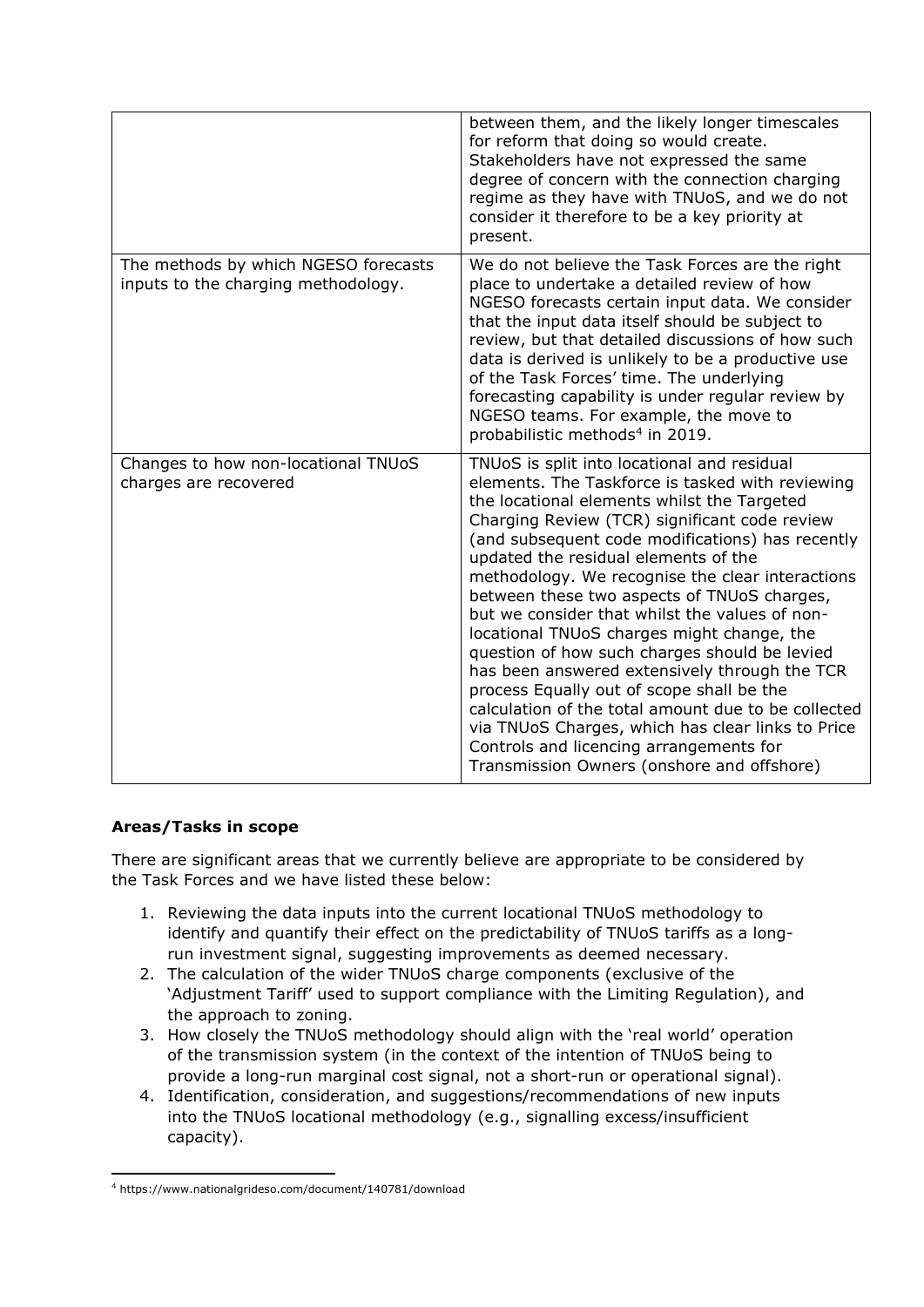- 5. Existing data inputs such as Charging Bases and Error Margin Calculations.
- 6. Determining which elements of TNUoS charges should be paid by distributed generators with a clear, system-based rationale for any differences in treatment between classes of generators.
- 7. Appropriate treatment of island connections, and some Offshore developments including (solely in this context) the definition of a MITS Node, with consequential consideration of appropriate zoning methodologies for islands and Offshore (notwithstanding the longer-term position is subject to change in the context of other potential market reforms).
- 8. Determining any changes which will simplify the methodology and make it more approachable to new market participants.

This is not intended to be a definitive list and we would expect the Task Forces to also consider any relevant topics they identify during discussions that are not listed above, provided these are not considered to be out of scope. Although the Task Forces are not linked to an ongoing significant code review, and we have not directed NGESO to facilitate the Task Forces, we do believe that it is appropriate for us to determine the extent to which any matters not listed above should be considered within scope, and will use our discretion to do so on a case-by-case basis.

We do not consider that the work of the workgroups reviewing the Expansion Constant methodology through Connection and Use of System Code (CUSC) Modification Proposals 315 or 375 should be taken forward by the Task Forces, and instead believe that it should be concluded through the open governance process. We invite views on any other CUSC Modification Proposals which might be usefully considered by the Task Forces $5$ .

# **Structure of Task Forces**

#### **Task Force meetings**

Whilst we recognise there may be a need for multiple task forces this update is focussed on Task Force 1. We currently think that Task Force 1 will have c.12 meetings (planning to meet twice a month). This approach balances the need to keep momentum and make progress, with time to undertake actions in between sessions and ensure the resource required from participants is reasonable.

To cater for the different members of the Task Force, we expect that meetings will be held in rotation between in person/hybrid meetings and virtual only meetings. Additionally, in-person meetings will, we expect, be held in more than one location (for example, a mixture of Ofgem and NGESO sites). This is to balance travel between participants more fairly and align with public transport links.

A dial in or MS Teams option should be available for all events. In the case of a conference dial in, any materials such as slides should be shared separately before the start of the meeting.

#### **Membership**

NGESO will Chair the meetings as an independent party and will be the secretariat for the Task Force. The Technical Secretary will be provided by the Code Administrator

<sup>5</sup> Noting that we have not launched a TNUoS significant code review – should there be clear consensus from stakeholders that certain modification proposals should be considered by the Task Forces, we will work with the Code Administrator and relevant Proposer(s) to identify the best course of action.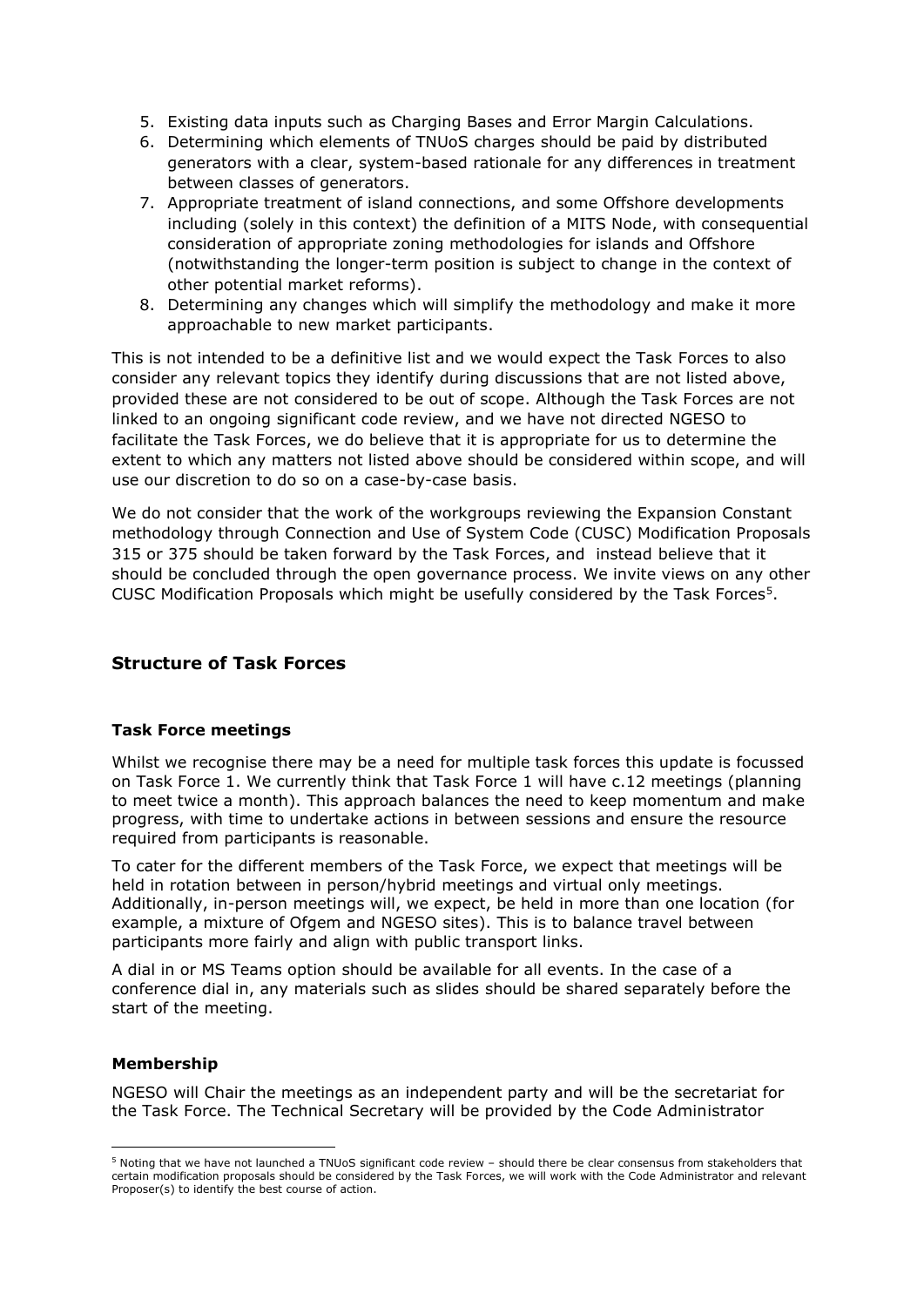function within NGESO. We feel that NGESO is best placed to undertake this work given its central role in the functioning of the Transmission System and in network charging.

Reflecting on the size of previous Task Forces, we believe having up to 16 members (excluding Chair, secretariat and Ofgem) is appropriate. This allows for membership to include different interested parties across different roles within the industry, which we consider to be beneficial.

It is important that members do not act for their own employers or businesses. We recognise that among industry there is a range of expertise, and varying depths of knowledge: we do not consider that it would be appropriate or necessary for Task Forces to be comprised solely of TNUoS experts, rather we believe it is essential that membership represents a broad range of business models and network users. A suggested minimum number of required participants from each category are shown below:

| <b>Organisation Type</b>                                                                                                                                                                                                                             | Min No. of<br><b>Members</b> | <b>Why</b>                                                                                                                                                       |
|------------------------------------------------------------------------------------------------------------------------------------------------------------------------------------------------------------------------------------------------------|------------------------------|------------------------------------------------------------------------------------------------------------------------------------------------------------------|
| Generators:<br>Representatives from the<br>generation community,<br>both conventional and<br>renewable, transmission<br>and distribution connected                                                                                                   | 4                            | Reflecting the current and likely<br>future mix of generators in the<br>market                                                                                   |
| Storage operators                                                                                                                                                                                                                                    | $\mathbf{1}$                 | To ensure that due consideration is<br>given to storage (of all types)                                                                                           |
| Suppliers: Representatives<br>from the supplier<br>community, covering<br>industrial and commercial,<br>microbusinesses, small and<br>medium enterprises, and<br>domestic customers, from a<br>mix of larger and smaller<br>suppliers/newer entrants | 3                            | Reflecting the different business<br>models in operation, and being the<br>primary contact for electricity<br>consumers                                          |
| Non-domestic energy users                                                                                                                                                                                                                            | $\mathbf{1}$                 | Non-domestic users for whom<br>TNUoS is a significant cost<br>component.                                                                                         |
| Consumer representative                                                                                                                                                                                                                              | 1                            | To represent the interests of<br>consumers, particularly domestic<br>consumers, including the fuel poor<br>or otherwise vulnerable.                              |
| Transmission Owners (TOs)<br>(observer)                                                                                                                                                                                                              | $\mathbf{1}$                 | The TNUoS methodology uses input<br>data from the TOs.                                                                                                           |
| <b>Distribution Network</b><br>Operator (DNO) (observer)                                                                                                                                                                                             | $\mathbf{1}$                 | The TNUoS methodology uses input<br>data from the DNOs. To consider<br>whole systems considerations and<br>interactions across distribution and<br>transmission. |
| NGESO (as a full member<br>of the Task Force)                                                                                                                                                                                                        | $\mathbf{1}$                 | To participate in the discussions<br>and represent the NGESO<br>perspective.                                                                                     |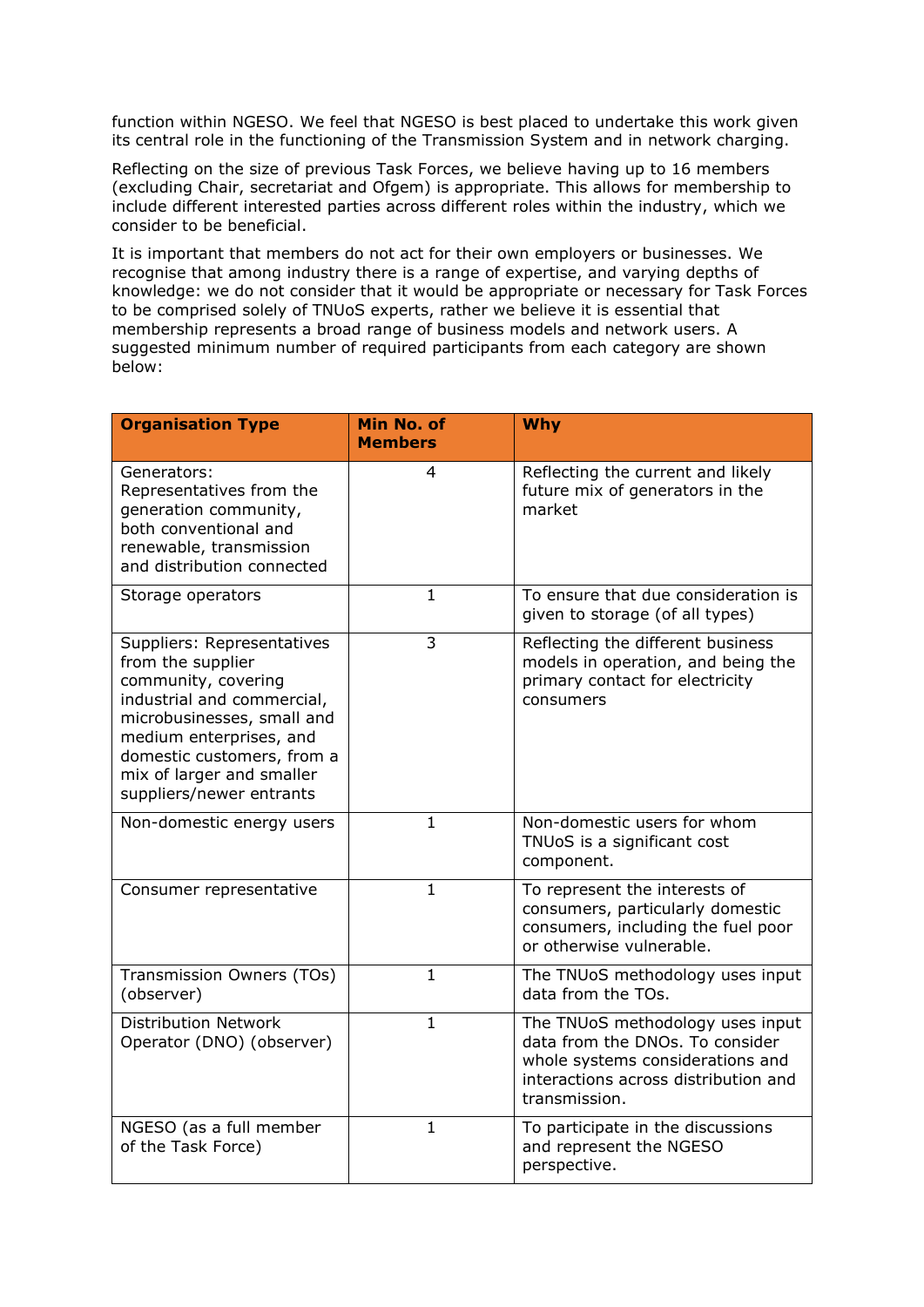| Ofgem | We feel that it is important that we                                       |
|-------|----------------------------------------------------------------------------|
|       | are party to the discussions as well<br>as to listen to industry feedback. |

This adds up to 12 participants and two observers. The remaining members will, we think, be chosen to balance across these categories and cover types of users who may not otherwise be reflected in the above. Alternates will also be chosen for each category and will represent a category rather than a single organisation. Observers will be expected to actively participate in the Task Forces but may not be required to attend every session.

# **Becoming a member**

We would now ask NGESO to invite applications to join the Task Force over the coming weeks, such that membership has been established by a target of the end of June. From the process and application form, it should be clear who is applying, what wider group(s) they represent, and the skills and knowledge that they would bring to the Task Force. Central to this will be the principle that applications will be to represent a sector or wider interest group, not a business that the individual is connected to. As part of this, applicants will likely be expected to support engagement with sectors they represent.

It will be important that anybody applying can make a time commitment for the work of the Task Force (including the meetings).

Once this process has concluded, NGESO will recommend to Ofgem a list of members to achieve an appropriate balance.

After Task Force members are confirmed, unsuccessful applicants will be informed of the alternative ways in which they can play a role in this work.

#### **Ongoing engagement**

We understand that there will be considerable interest in the work of the Task Force. To ensure people can learn about this work and provide feedback, we expect to have a dedicated programme of engagement. We will likely expect members of the Task Force to understand the groups that they are representing by reaching out and engaging on issues as they arise, through other fora (recognising the competitive market in which they operate).

The Charging Futures Forum, meeting quarterly, should have a dedicated focus on the work of the Task Force. We are keen that these meetings provide an opportunity for learning, robust and constructive challenge, and engagement that supports the Task Force's work.

In addition to these Charging Future Forums, there may be opportunities for engagement through:

#### • **Potential Webinars** –

- $\circ$  A half-way point webinar setting out the progress of the Task Force to date and next steps.
- $\circ$  An end of Task Force webinar setting out the final report conclusions and recommendations.
- $\circ$  A consultation webinar setting out the draft report and consultation questions.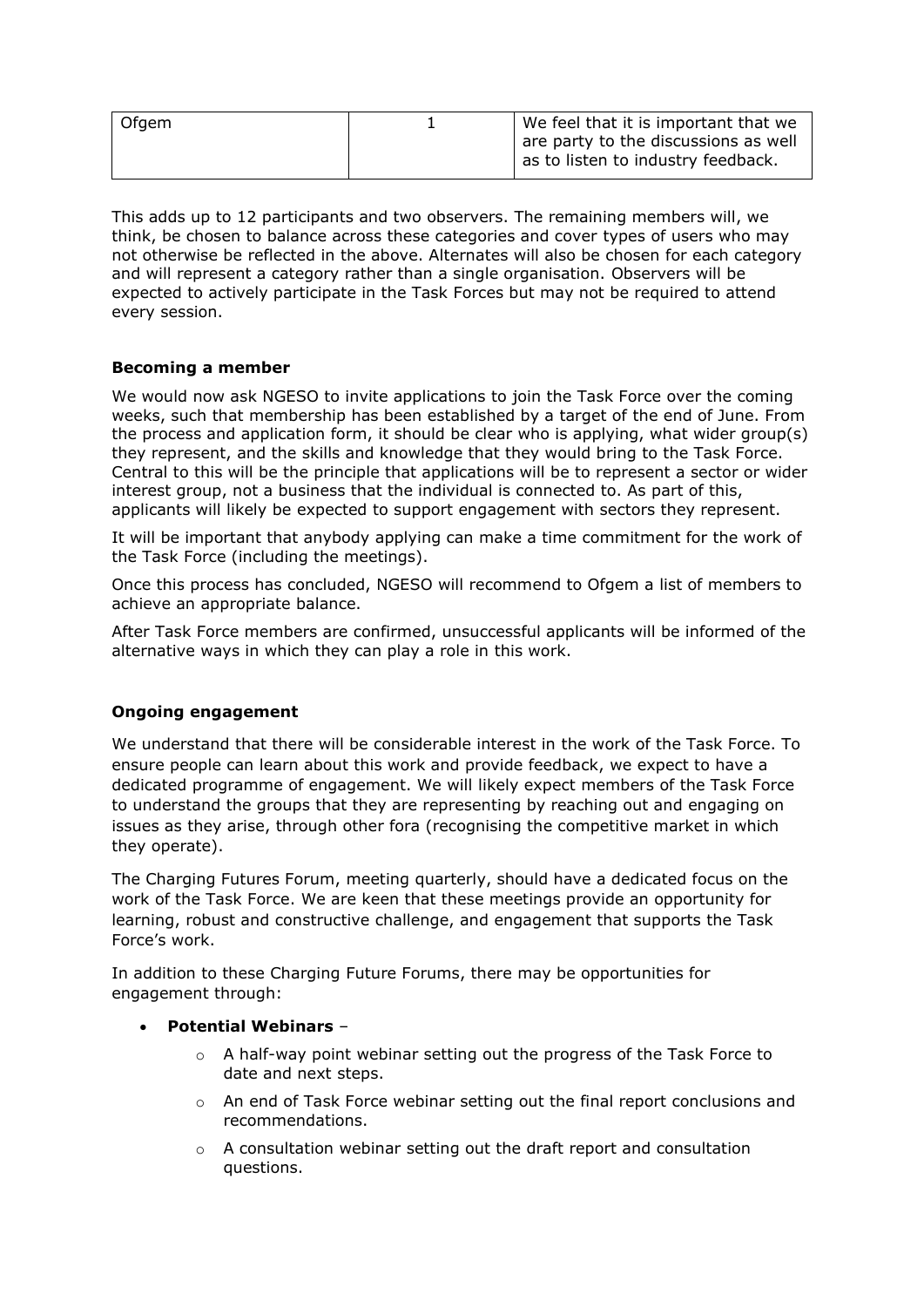# • **Potential Podcasts –**

- $\circ$  Short podcasts summarising progress throughout the duration of the Task Force.
- **Publications –**
	- o A draft report and consultation.
	- o Analysis, notes, and minutes following meetings of the Task Force.
- **Meetings –**
	- $\circ$  The Transmission Charging Methodology Forum– particularly where there are CUSC Modification Proposal interactions.
	- $\circ$  Stakeholder meetings we expect that a Task Force member representing a specific group (for instance, Distributed Generators) would have ongoing conversations with other members of that group to ensure that their views are heard in the Task Force and to facilitate industry being kept apprised of developments.
- **Other –**
	- $\circ$  Feedback mechanisms to gather feedback from stakeholders throughout the Task Force processes.
	- o A dedicated email address for the work of the Task Force managed by the secretariat.

We particularly welcome your ideas about how you would hope to engage with the work of the Task Force if you were not a member. If you think an alternative approach would help provide an opportunity to engage, please let us know.

#### **Conclusion**

This update represents our latest thinking on the structure, purpose, and outputs of a Task Force. We welcome feedback on what we have published. The feedback - which should be sent to our dedicated mailbox, [tnuosreform@ofgem.gov.uk](mailto:tnuosreform@ofgem.gov.uk) by 5pm on 8 June 2022 - will be reflected in the next publication, which we intend to release around July 2022.

Yours sincerely,

#### **Harriet Harmon**

#### **Head of Transmission Charging Policy**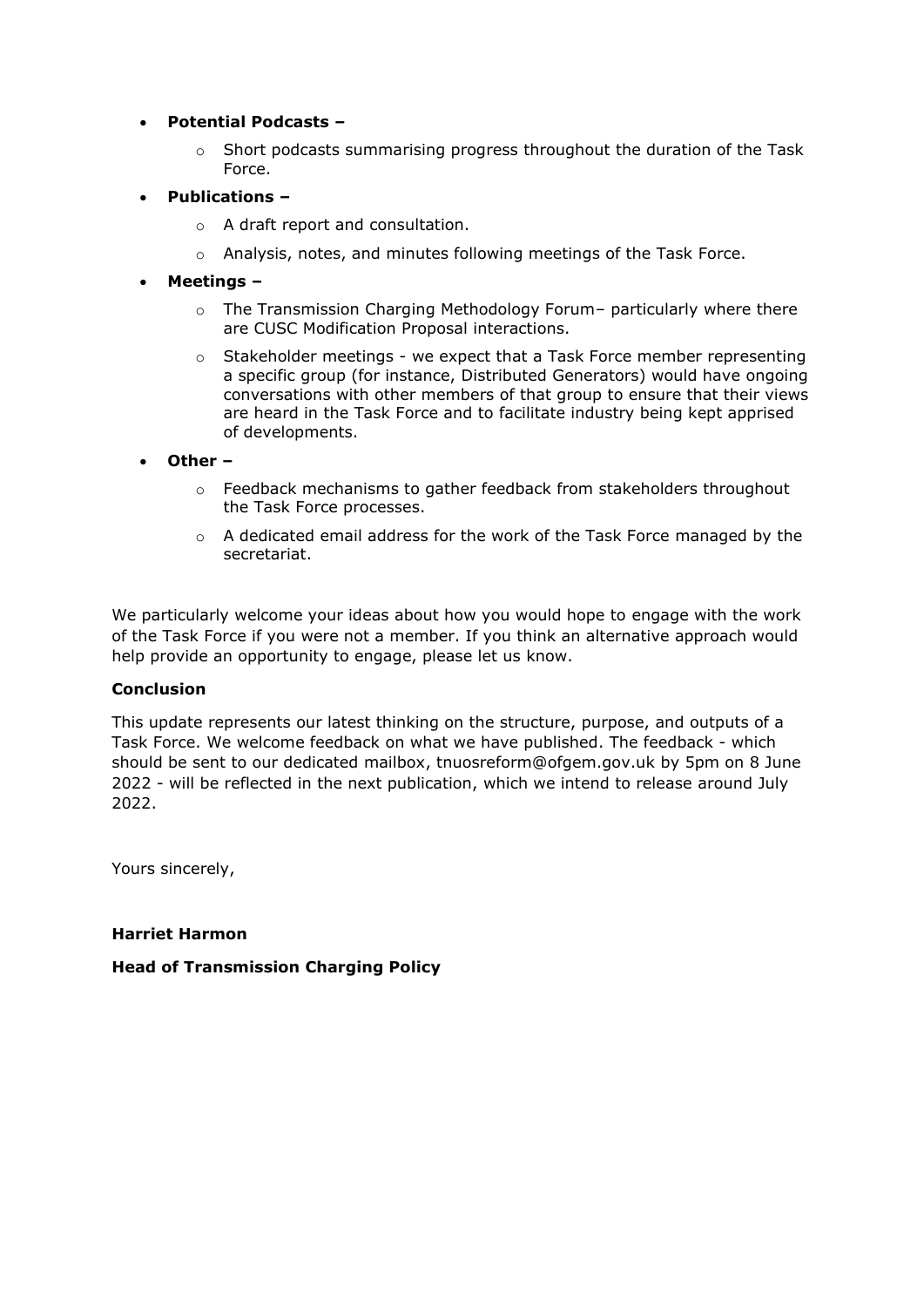#### **Draft terms of reference**

# **Initial working draft Terms of Reference for the TNUoS Task Force**

# **1. Introduction**

The National Grid Electricity System Operator (NGESO) recovers the cost of provision, maintenance, upgrade, and expansion of the transmission system through Transmission Network Use of System (TNUoS) charges. Approximately £3.5bn of charges a year is levied on generators (c.£800m) and demand users (c.£2.7bn).

The current methodology is designed to send cost-reflective relative price signals to network users about the incremental effect their location choice has on the transmission system.

Stakeholders have told us that unpredictability of TNUoS undermines its ability to deliver a stable long-term investment signal to either generation or large demand users. The aim of the Task Force or Task Forces is to produce a report providing recommendations on improvements to today's methodology to provide a stable foundation for charging over the next c.5-7 years. The full criteria are covered in the Scope section.

In addition, a longer-term programme of work will look at how TNUoS should function in a less centralised, more flexible energy system, to support UK's Net Zero commitments. For example, Locational Marginal Pricing (LMP) and depth of connection charges would sit outside the scope of improvements to today's approach but may be considered in the longer-term review.

# **2. Scope**

- a) Through the leadership of the Task Force Chair the TNUoS Task Force will complete the following deliverables:
	- i. Progress report detailing the Task Force's latest thinking and discussions.
	- ii. Interim report detailing the Task Force's progress on considering potential solutions.
	- iii. Consultation on potential solutions.
	- iv. Final report setting out recommendations for potential modification proposals if such proposals have not already been raised.

# **3. Chair**

The Task Force will be chaired by NGESO, acting in an independent capacity to facilitate discussion. The Task Force Chair may nominate a deputy to chair the meeting in their absence.

The Chair will provide leadership to the Task Force and will be responsible for ensuring that each meeting is conducted in accordance with the Terms of Reference and in an orderly and efficient manner. The Chair will ensure that all Task Force Members are able to contribute their views. The Chair will coordinate with the Secretariat to ensure that appropriate policies and procedures are in place for the effective management of the Task Force.

The Chair will ensure that regular updates are provided to Ofgem on the Task Force, including its current thinking and/or emerging conclusions.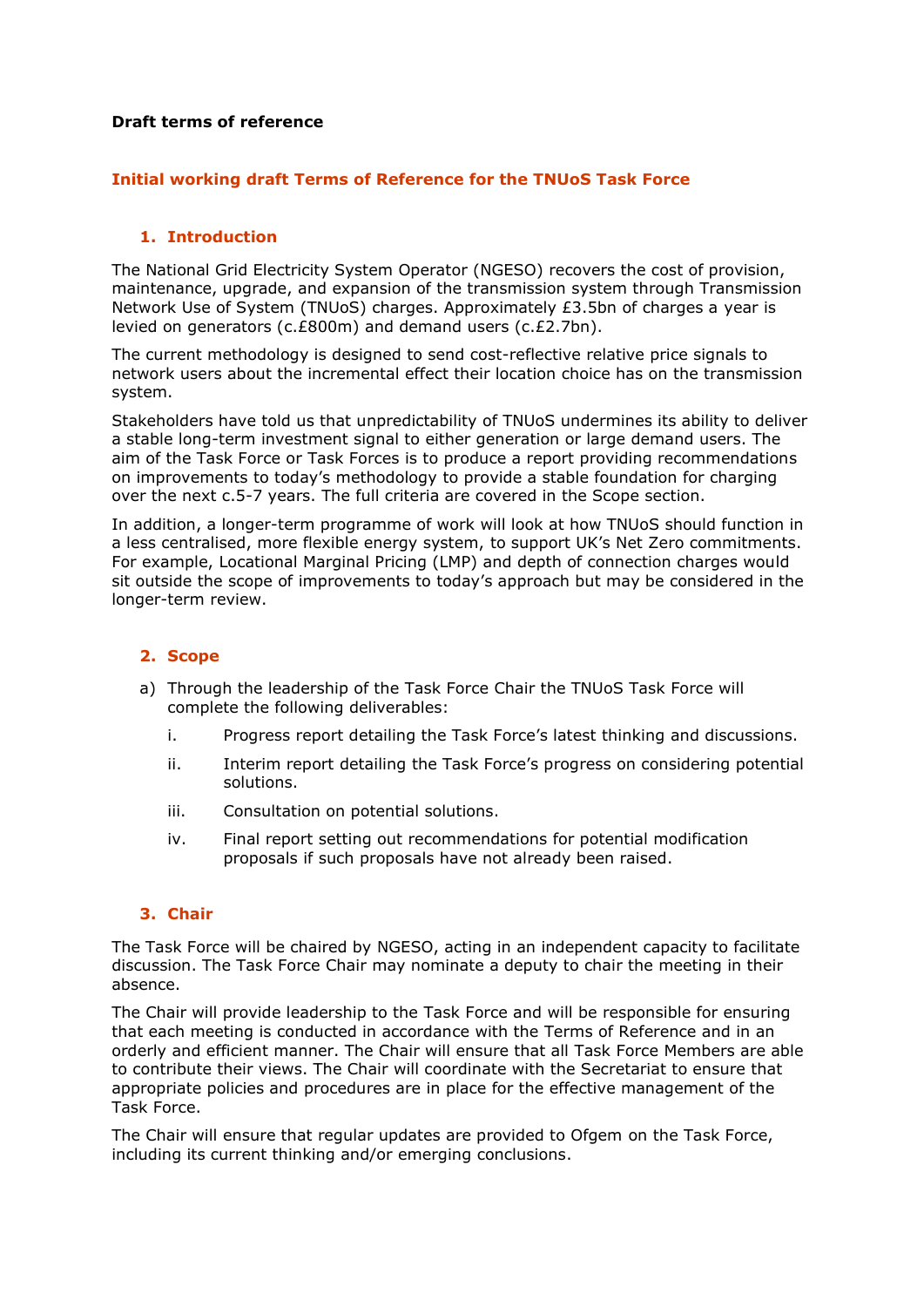#### **4. Membership**

Membership (including any alternate members agreed by the Secretariat) will be drawn from applicants. NGESO will send an email inviting at a minimum those on the Charging Futures distribution list to indicate whether they wish to be considered for membership of the Task Force. NGESO will recommend to Ofgem, membership from those volunteers considering the need for a representative range of industry views.

Depending on the level of interest, NGESO, in agreement with Ofgem, may limit the number of Task Force members from each representative group to facilitate productive meetings and in-depth discussion.

If a Task Force member is unable to attend a meeting, an alternate will be selected from the list of those who applied to the Task Force and this will be agreed through the Secretariat. Ofgem and NGESO (in addition to the Chair) will each provide at least one member to the Task Force. Ofgem will attend and participate in discussions but will not fetter its discretion in respect of any change to codes, licences or other regulation.

In addition, the Chair may invite guest contributors to certain sessions to bring in expertise from specific areas, such as finance or academia to support development. The Chair may also invite observers to these meetings. These will not be full Task Force members.

Task Force Members will:

a) ideally have relevant expertise and experience in the current TNUoS charging methodologies as well as the principles underpinning those methodologies;

b) be committed to making improvements and delivering benefits to consumers through more efficient charging arrangements;

c) be available to attend all meetings and engage more widely with industry, representing the views of other similar network users rather than their own businesses;

d) be able to work collaboratively with other industry participants that may have different views and seek to find consensus, where possible;

e) actively contribute towards the work of the Task Force outside of the meetings. This will include being responsible for completing tasks (e.g., undertaking analysis) that have been allocated to a member by the Task Force and reporting back on this; and

f) be expected to contribute towards the milestones of the Task Force. For example, collectively Task Force members will be expected to support NGESO in the drafting of the interim and final reports outlining the conclusions of the Task Force.

The Task Force overall will have due regard to previous relevant binding decisions of – inter alia – the Authority.

#### **5. Secretariat**

The Secretariat role will be undertaken by NGESO, acting in an independent capacity to facilitate Task Force progress.

The Secretariat will:

a) Provide secretariat services to the Task Force and the Chair: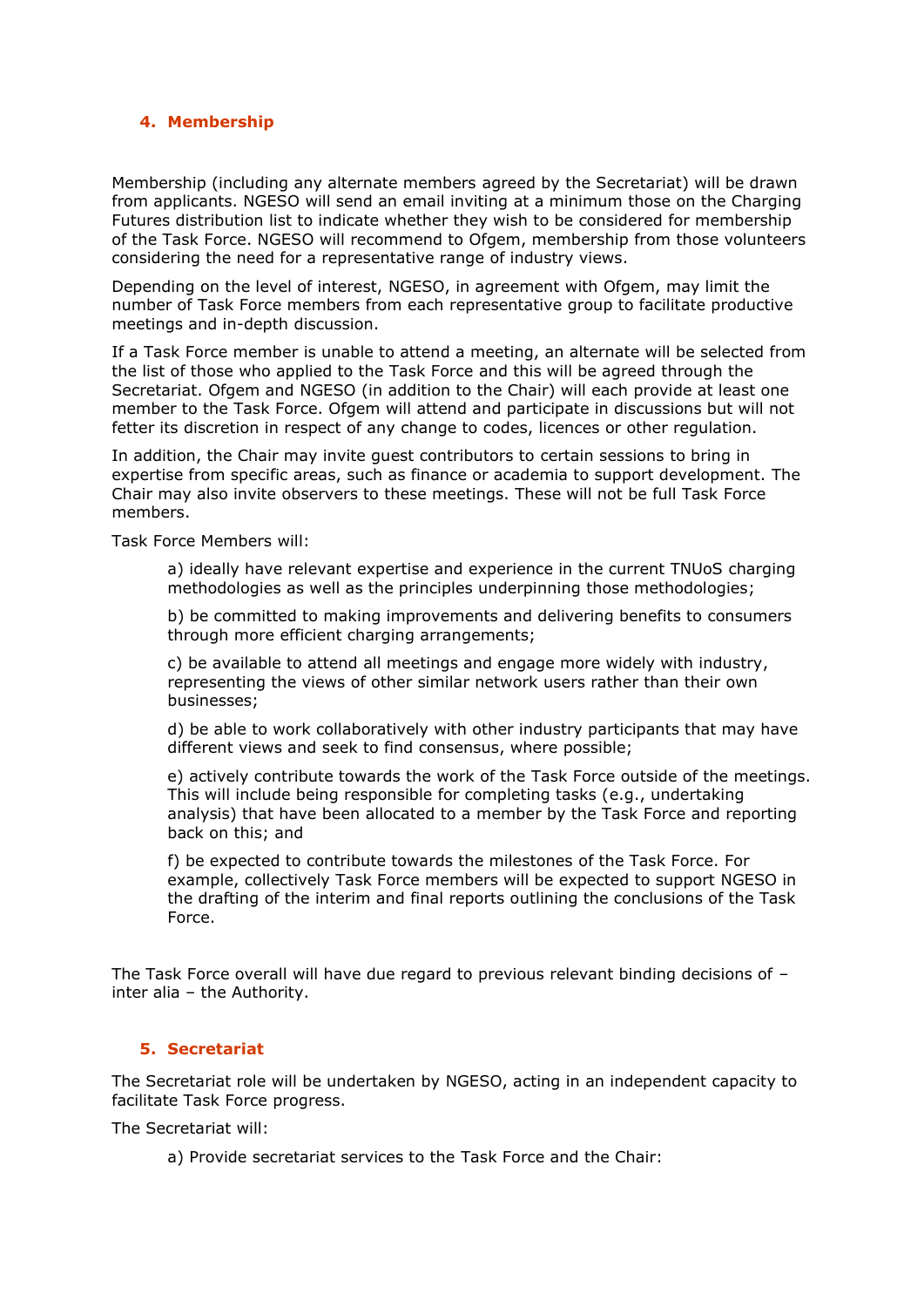i. Organise meetings, including booking venues, in consultation with the Chair.

ii. Send out meeting invitations.

iii. Prepare agendas, minutes and collate other papers.

iv. Aim to circulate meeting agendas and supporting documents/papers five working days prior to each meeting.

v. Circulate minutes to Task Force Members after each meeting.

vi. Add agreed meeting documents to the Task Force section of the Charging Futures website.

vii. Maintain membership lists of Task Force meetings and handle membership applications.

viii. Maintain a list of Task Force actions and send reminders to Task Force members to complete actions.

ix. Produce and update a project plan (including stakeholder engagement) to allow the Task Force to deliver its outputs in a timely manner.

b) Manage stakeholder engagement for the Task Force arrangements:

i. Act as first point of contact for stakeholders who wish to contact the Task Force.

ii. Create and maintain a distribution list of Task Force members.

c) Maintain the Task Force section of the Charging Futures website. The Task Force section of the Charging Futures website will provide stakeholders with information including:

i. Upcoming meeting dates of the Task Force.

ii. Membership of the Task Force.

iii. Papers and other documents for Task Force meetings.

iv. Contact routes for stakeholders wishing to communicate with the Task Force.

d) Own a high-quality report on behalf of the Task Force and collate and publish the interim and final reports on behalf of the Task Force. This will include working with the Task Force to develop a plan and structure for the interim and final reports, considering the content required for the interim and final reports, developing the interim and final reports working collaboratively with the Task Force, developing a plan in respect of engaging and consulting on the interim report, etc.

# **6. Reporting and output**

The Task Force will provide regular reports and updates via Charging Futures (including the Charging Futures Forum) on its work and progress. As the Charging Futures Forum is currently quarterly, the Task Force may also provide additional updates via dedicated virtual events or webinars. A podcast will be available at the end of each Task Force summarising the outputs and next steps. The Task Force will also be required to keep wider industry updated on its work through the regular publication of all agreed Task Force documentation (documents that a party asks not to be circulated or documents that are only available in draft form do not need to be published).

The Task Force will be required to provide a report to Charging Futures and Ofgem with recommendations.